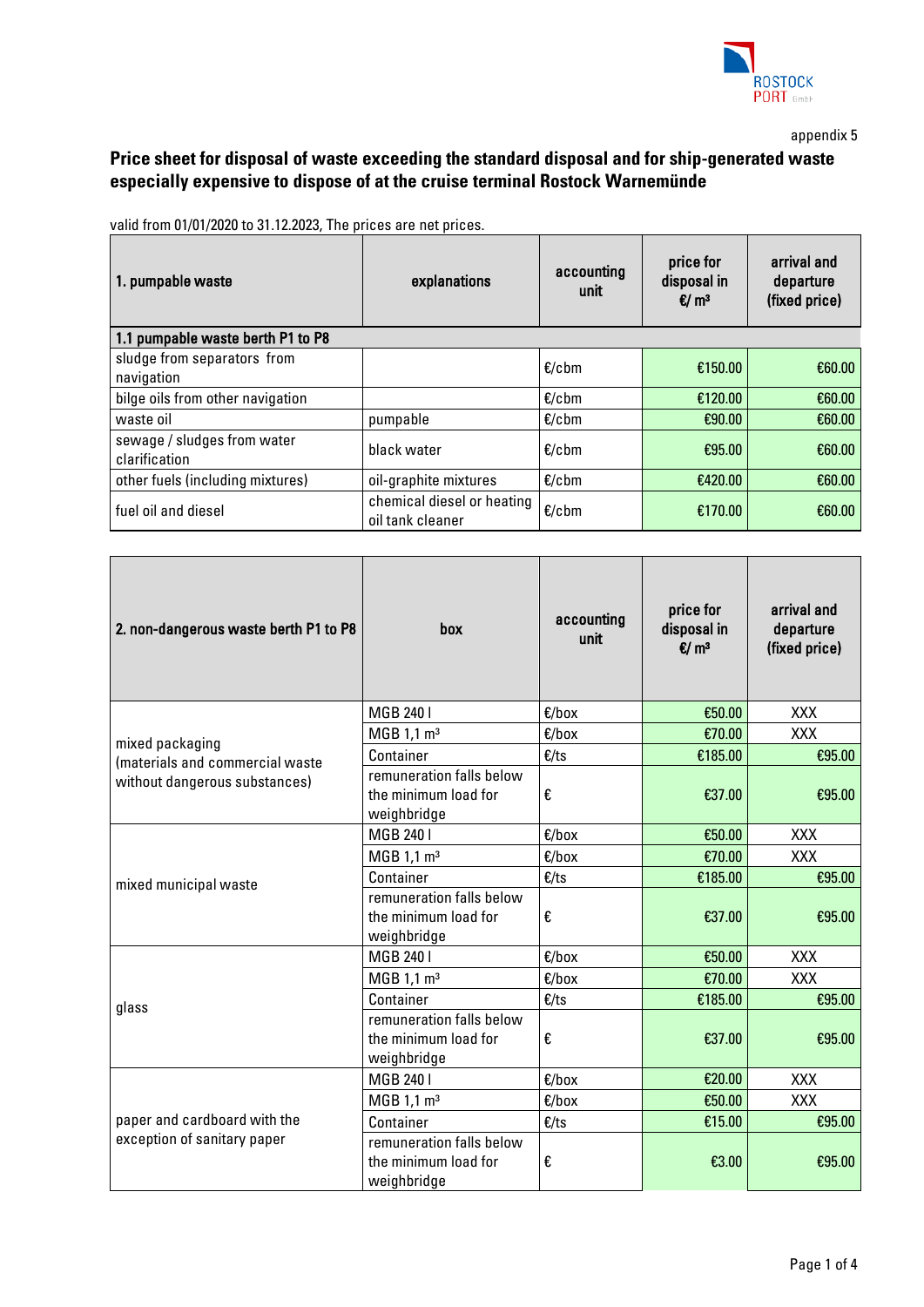

| plastics                                                                                 | MGB 240 I                                                       | €/box | €50.00  | XXX        |
|------------------------------------------------------------------------------------------|-----------------------------------------------------------------|-------|---------|------------|
|                                                                                          | MGB 1,1 m <sup>3</sup>                                          | €/box | €70.00  | <b>XXX</b> |
|                                                                                          | Container                                                       | E/ts  | €185.00 | €95.00     |
|                                                                                          | remuneration falls below<br>the minimum load for<br>weighbridge | €     | €37.00  | €95.00     |
|                                                                                          | MGB 240 I                                                       | E/ts  | €50.00  | €25.00     |
| textiles                                                                                 | MGB 1,1 m <sup>3</sup>                                          | E/ts  | €70.00  | €35.00     |
| alkaline batteries                                                                       | 60 liter SDF                                                    | E/ts  | €420.00 | €20.00     |
|                                                                                          | MGB 1,1 m <sup>3</sup>                                          | E/ts  | €400.00 | €35.00     |
|                                                                                          | Container                                                       | E/ts  | €400.00 | €95.00     |
| ship ropes                                                                               | remuneration falls below<br>the minimum load for<br>weighbridge | €     | €80.00  | €95.00     |
|                                                                                          | MGB 1,1 m <sup>3</sup>                                          | E/ts  | €300.00 | €35.00     |
|                                                                                          | Container                                                       | E/ts  | €300.00 | €95.00     |
| used fishing gear (e.g. nets)                                                            | remuneration falls below<br>the minimum load for<br>weighbridge | €     | €60.00  | €95.00     |
|                                                                                          | Container                                                       | E/ts  | €0.00   | €95.00     |
| iron and steel (scrap)                                                                   | remuneration falls below<br>the minimum load for<br>weighbridge | €     | €0.00   | €95.00     |
|                                                                                          | Container                                                       | E/ts  | €0.00   | €95.00     |
| mixed metal scrap                                                                        | remuneration falls below<br>the minimum load for<br>weighbridge | €     | €0.00   | €95.00     |
| rubber waste                                                                             | grid box                                                        | E/ts  | €380.00 | €35.00     |
| medicines - noninfectious                                                                | 30 liter SDF                                                    | E/ts  | €360.00 | €20.00     |
| Cargo-associated wastes (waste                                                           | Container                                                       | E/ts  | €155.00 | €95.00     |
| arising from materials used on board<br>for the purpose of stowing or handling<br>cargo) | remuneration falls below<br>the minimum load for<br>weighbridge | €     | €31.00  | €95.00     |
| waste electrical and electronic<br>equipment (e.g. TVs, monitors, E-parts)               | grid box                                                        | E/ts  | €480.00 | €35.00     |
|                                                                                          | ASP 800                                                         | E/ts  | €280.00 | €35.00     |
| bottom ash and slag other than those                                                     | Container                                                       | E/ts  | €280.00 | €35.00     |
| mentioned in 1901 11 (ash from waste<br>incineration)                                    | remuneration falls below<br>the minimum load for<br>weighbridge | €     | €56.00  | €95.00     |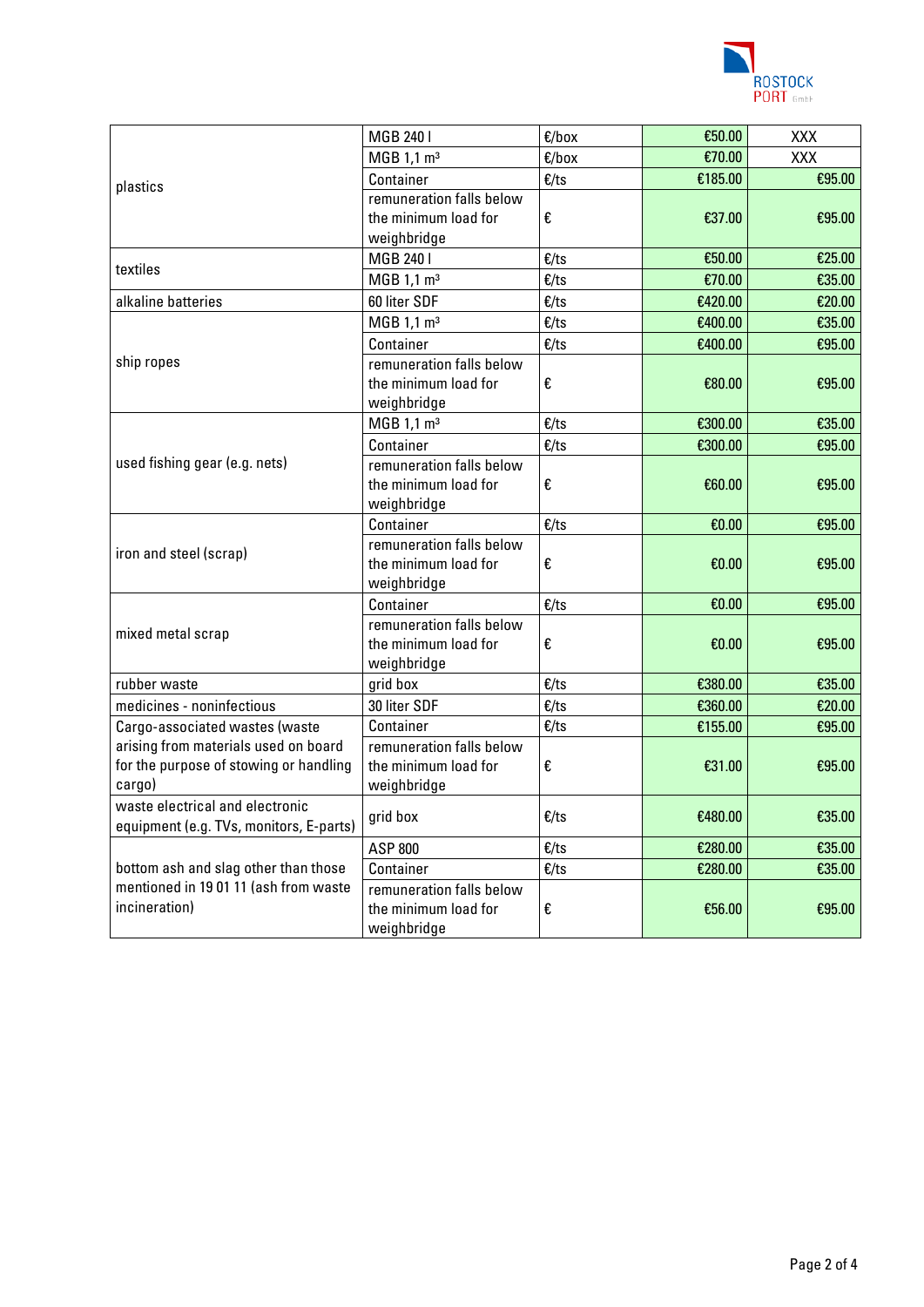

| 3. dangerous waste berth P1 to P8                                                                                      | box                                                             | accounting<br>unit       | price for<br>disposal in<br>$E/m^3$ | arrival and<br>departure<br>(fixed price) |
|------------------------------------------------------------------------------------------------------------------------|-----------------------------------------------------------------|--------------------------|-------------------------------------|-------------------------------------------|
|                                                                                                                        | MGB 2401                                                        | $E/b$ ox                 | €70.00                              | XXX                                       |
| absorbents, filter materials (including                                                                                | MGB 1,1 m <sup>3</sup>                                          | $E/b$ ox                 | €185.00                             | XXX                                       |
| oil filters not otherwise specified),<br>wiping cloths, protective clothing                                            | Container                                                       | E/ts                     | €420.00                             | €95.00                                    |
| contaminated by dangerous<br>substances                                                                                | remuneration falls below<br>the minimum load for<br>weighbridge | €                        | €84.00                              | €95.00                                    |
| waste oil in small box                                                                                                 | 60 liter SLK                                                    | E/ts                     | €420.00                             | €20.00                                    |
| waste paint and varnish                                                                                                | <b>ASP 800</b>                                                  | E/ts                     | €440.00                             | €35.00                                    |
|                                                                                                                        | <b>ASP 800</b>                                                  | E/ts                     | €500.00                             | €35.00                                    |
| packaging containing residues of or                                                                                    | Container                                                       | E/ts                     | €500.00                             | €95.00                                    |
| contaminated by dangerous<br>substances                                                                                | remuneration falls below<br>the minimum load for<br>weighbridge | €                        | €100.00                             | €95.00                                    |
| fluorescent tubes and other mercury-<br>containing waste                                                               | <b>LSR Box</b>                                                  | $E/$ item                | €0.50                               | €35.00                                    |
| lead batteries                                                                                                         | 60 liter SDF                                                    | E/ts                     | €0.00                               | €20.00                                    |
| Ni-Cd batteries                                                                                                        | 60 liter SDF                                                    | E/ts                     | €550.00                             | €20.00                                    |
| Arzneimittel-infektiös                                                                                                 | 55 liter box clinic                                             | $E/b$ ox clinic          | €70.00                              | €20.00                                    |
| gases in pressure containers<br>(including halons) containing<br>dangerous substances (e.g. aerosols)                  | 60 liter SPF with pressure<br>compensation                      | E/ts                     | €1,250.00                           | €20.00                                    |
| photochemicals                                                                                                         | 60 liter SDF                                                    | E/ts                     | €550.00                             | €20.00                                    |
| other halogenated solvents and<br>solvent mixtures (e.g. Industrial<br>cleaners, dry cleaning, degreasing<br>solvents) | 60 liter SDF                                                    | $\epsilon/t$             | €420.00                             | €20.00                                    |
| other still bottoms and reaction<br>residues                                                                           | <b>ASP 800</b>                                                  | E/ts                     | €420.00                             | €35.00                                    |
| distress signals                                                                                                       | ASP 800                                                         | $E/d$ istress<br>signals | €10.00                              | €35.00                                    |
| used electrical and electronic<br>equipment (e.g. refrigerators)                                                       | lose Sammlung                                                   | $E/$ item                | €60.00                              | €15.00                                    |
| hazardous components removed from<br>used electrical and electronic<br>equipment                                       | grid box                                                        | E/ts                     | €550.00                             | €35.00                                    |
|                                                                                                                        | ASP 800                                                         | E/ts                     | €310.00                             | €35.00                                    |
| bottom ash and slag containing                                                                                         | Container                                                       | E/ts                     | €310.00                             | €95.00                                    |
| dangerous substances (ash from<br>waste incineration)                                                                  | remuneration falls below<br>the minimum load for<br>weighbridge | €                        | €62.00                              | €95.00                                    |